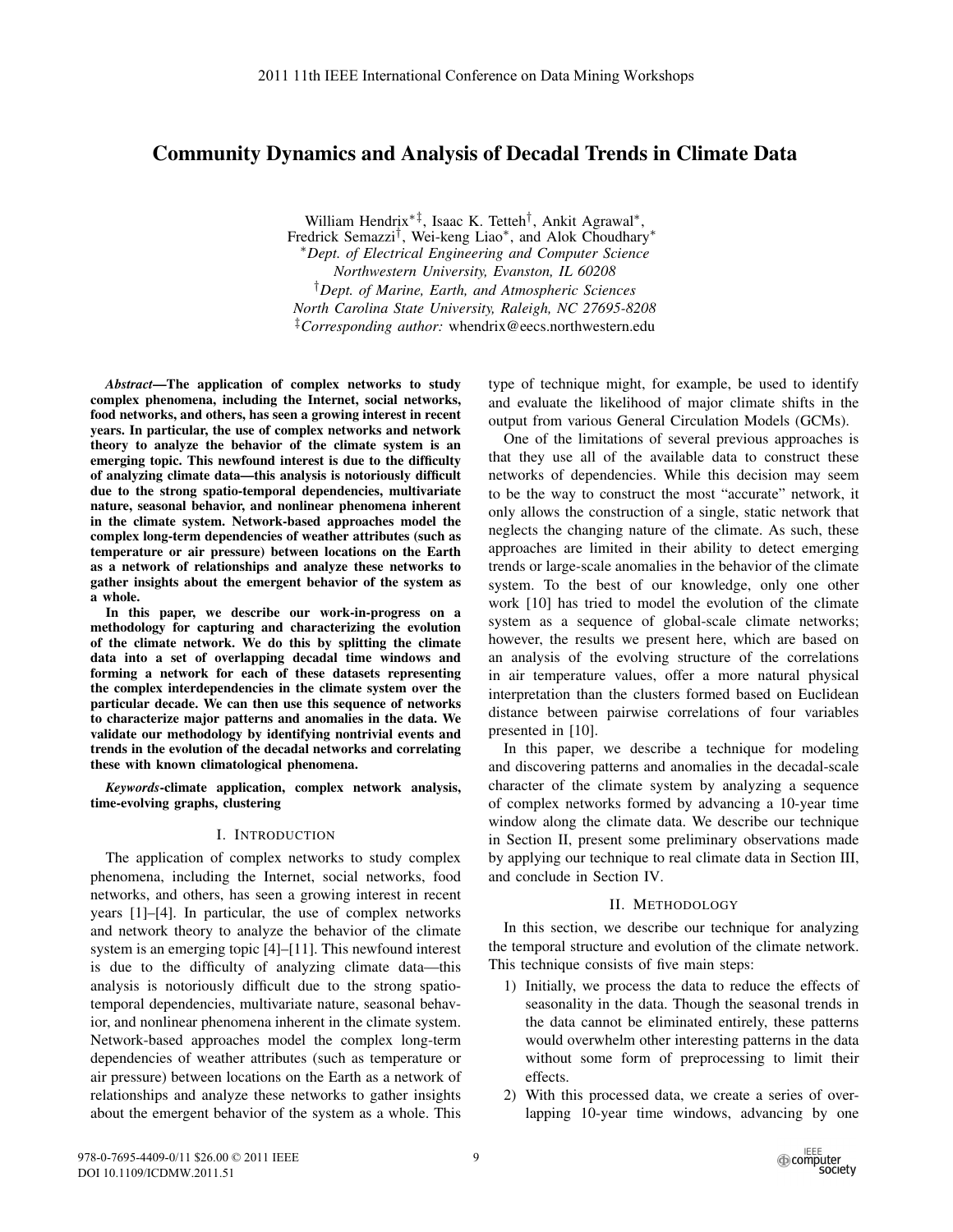year in between each pair of consecutive windows. By allowing a significant (9-year) overlap between consecutive time windows, we hope to see the largescale changes in the climate network emerge gradually rather than appearing as chaotic noise.

- 3) Using this time-windowed data, we form a climate network for each time window to represent the large-scale dependencies in the climate patterns between locations on the Earth, generating a sequence of networks representing the evolution of the climate system over time. These networks use a set of latitude/longitude grid points as their vertices and connect vertices if the two time series associated with the points are correlated.
- 4) Next, we apply a clustering algorithm to each time window in order to group together sets of grid points within the window that share similar behavior.
- 5) Finally, we compare the networks representing consecutive time periods in order to identify clusters that appear to be *stable*, or persist from one time window to the next.

Once we have identified these stable clusters, we visualize their evolution in order to identify major trends and anomalies in the climate networks. Our results, presented in Section III, are the product of a visual analysis of the progression of these stable clusters.

### *A. Data*

For our analysis, we analyze the monthly mean Surface Air Temperature variable from the NCEP Reanalysis project [12]. This dataset has a resolution of 2.5◦ latitude by 2.5◦ longitude, and data is available for every grid point over a period from January 1948 through December 2010 (63 years), for a time series of 756 monthly values. Data is recorded for each latitude from 90◦N to 90◦S, but at the two poles (90◦N and 90◦S), all longitude values represent the same location, so we only use data from  $87.5°$ N to  $87.5°$ S, for a total of 10,224 grid points  $(71 \times 144)$ .

#### *B. Data preprocessing*

While the analysis of air temperature data can yield valuable insights into the behavior of the climate system as a whole, such insights are difficult to detect in the raw data due to the presence of very strong seasonal effects. Thus, to unmask more interesting patterns and anomalies, we need to process the data to reduce the effects of this seasonality.

To reduce the effects of seasonality on the Reanalysis data, we calculate monthly *anomaly series* values, or the amount that a particular month deviates from the average behavior of the temperature for that variable. To calculate these anomaly series values, we divide the 756-month data values at each grid point into twelve 63-month time series, one corresponding to each month of the year. For each of these monthly time series, we subtract the mean and divide by the standard deviation in order to remove the annual trends and normalize before recombining the data into the full 63-year anomaly time series.

Having limited the effects of seasonality in the data through the calculation of this anomaly time series, we divide the data into overlapping ten-year time windows, advancing the time window by one year until we reach the end of our data. By allowing a significant (9-year) overlap between successive time windows, the large-scale changes in the climate system should emerge gradually enough to allow us to separate longer-term patterns and trends from noise in the data.

### *C. Forming the network*

For each of these time windows, we wish to create a network representing the significant dependencies between the various regions of the globe. We form this network by calculating the absolute value of the Pearson correlation coefficient between every pair of edges and applying a threshold (cutoff) value so that each edge that meets or exceeds this cutoff will represent a strong positive or negative linear dependency between the grid points that the edge connects. We also apply a distance threshold to reduce the effects of spatial autocorrelation in the data, or the tendency of co-located grid points to display very similar behavior.

Even though the climate system exhibits nonlinear phenomena, such as matter and energy transfer, we use the linear Pearson correlation coefficient rather than a measure like mutual information that can capture nonlinear dependencies, as it has already been reported in literature [13] that the local and mesoscopic properties of the networks generated using these two measures are extremely similar.



Figure 1. Distribution of the absolute value of the all-pair correlation values for all latitude/longitude grid points over the entire 63-year dataset. In this work, we use the 99th percentile correlation value (0.6307) as a cutoff value when forming the decadal climate networks.

Further, in order to ensure consistency between the edges in multiple time windows, we selected a single correlation threshold that we applied to each time window based on the distribution of the absolute value of the correlation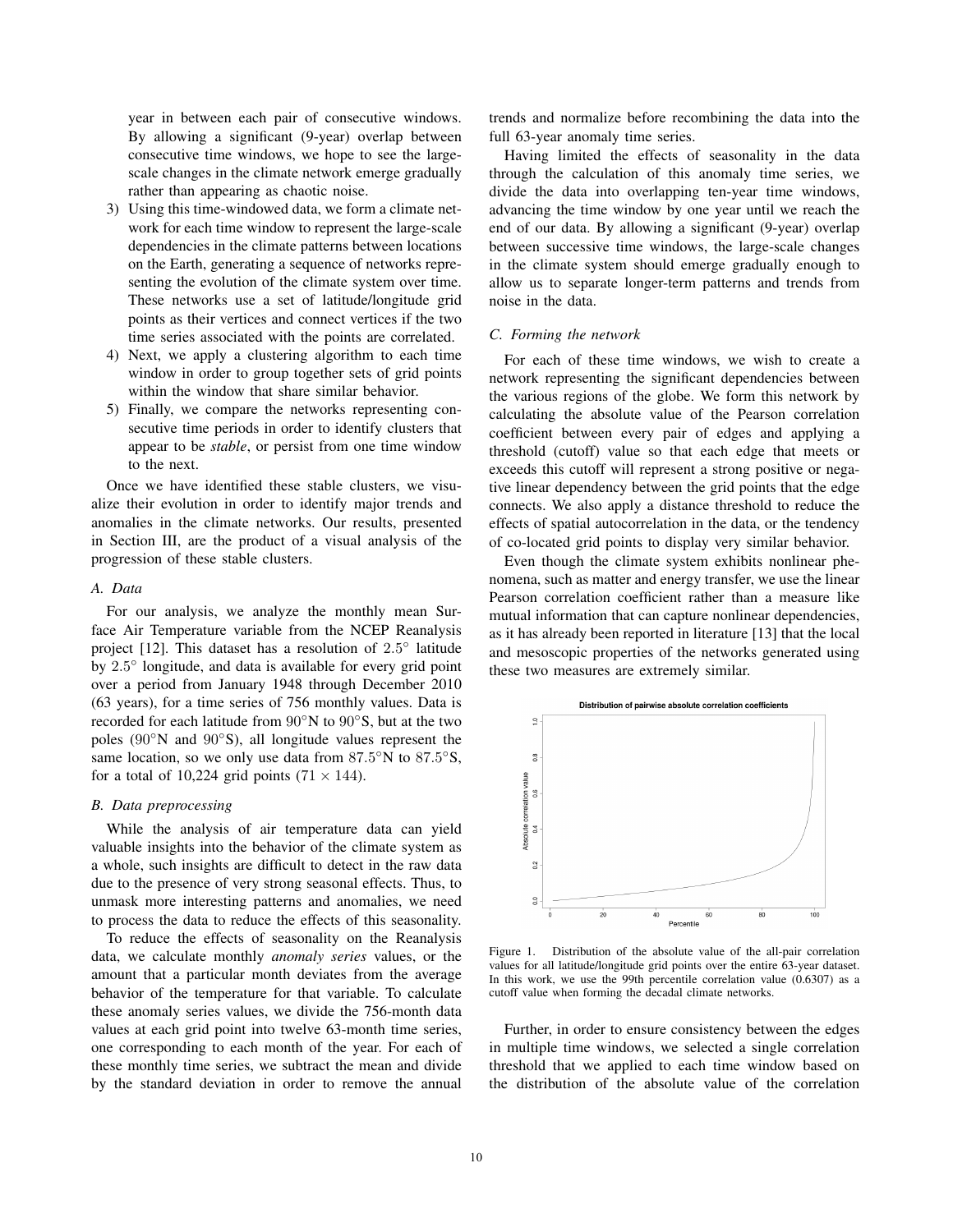

Figure 2. Summary of the number of edges (a) and clusters (b) identified in the constructed decadal climate networks. The horizontal axis in both graphs denotes the first year of the decade.

coefficient across all pairs of grid points using the full, 63-year time series. This distribution appears in Figure 1. The threshold value we chose was the 99th percentile of the pairwise correlation values, 0.6307.

Finally, to reduce the effects of spatial autocorrelation in the data, we pruned the edges in each of the networks that represented correlations between points that were less than 500 km apart. This 500 km threshold was chosen to be large enough to eliminate edges between adjacent grid points at the equator, but small enough so as not to eliminate all of the significant correlations associated with grid points near the poles. The distance between grid points was approximated as the length of a geodesic on a sphere of radius 6371 km, using the formula

$$
d = 6371 \cos^{-1}(\cos(\theta_1 - \theta_2)\cos(\varphi_1)\cos(\varphi_2) + \sin(\varphi_1)\sin(\varphi_2)),
$$

where  $(\theta_1, \varphi_1)$  are the latitude and longitude, respectively, of the first grid point, in radians, and  $(\theta_2, \varphi_2)$  are the latitude and longitude of the second. While this technique does not eliminate the effects of spatial autocorrelation in the data (as can be seen from our results in Section III), it does help to uncover more interesting long range effects in the data.

## *D. Extracting the large-scale structure of the network*

For each of these networks, we wish to capture some features that capture the overall structure of the timedependent networks in such a way that we can identify the patterns and track the anomalies and emerging trends. To this end, we adopt a methodology based on clustering the networks and detecting the clusters that exhibit stability between consecutive time windows.

To cluster the networks, we applied the CNM clustering algorithm [14], an efficient modularity-based clustering algorithm implemented in the Small-world Network Analysis and Partitioning (SNAP) software package [15]. We chose CNM for its efficiency, its ready availability, and its use of modularity as an optimization criterion. In future work, we may investigate the applicability of other clustering algorithms to the climate network.

We say that clusters in consecutive time windows are related if they share an average of at least 80% of their members. More formally, clusters  $c_1$  and  $c_2$  are related iff

$$
\frac{1}{2}\left(\frac{|c_1 \cap c_2|}{|c_1|} + \frac{|c_1 \cap c_2|}{|c_2|}\right) \ge 0.8,
$$

where  $|c_1|$  is the number of grid points in cluster  $c_1$ ,  $|c_2|$  is the number of grid points in  $c_2$ , and  $|c_1 \cap c_2|$  is the number of grid points in common between clusters  $c_1$  and  $c_2$ . We chose a threshold of 0.8 because a threshold larger than 0.75 ensures that each cluster can only be associated with one cluster in each of its adjacent time windows. (If one cluster were associated with two clusters in a single adjacent time window, the smaller of the two clusters could have an overlap of up to  $50\%$  with the original, leading to an average overlap of at most 75%.)

### III. RESULTS AND DISCUSSION

For the purpose of this work, we present some observations of the resulting network sequence and correlate these observations with known climatological phenomena. Using the methodology described in Section II, we visualized the resulting sequence of network clusters using R [16], an open source statistical software package. Unless otherwise noted, all of the clustering results we present in this section represent the stable clusters identified by our methodology, with instable clusters and singleton clusters appearing gray. Full results of our technique applied to surface air temperature data, including both the stable clusters and the full network clustering, can be viewed at http://cucis.ece.northwestern. edu/projects/Expeditions/climkd11\_results.html.

First, we present some basic statistics of the time-sensitive climate networks that we constructed. Figure 2 gives a summary of how the number of clusters and the number of edges in the networks changes over time. Visually inspecting the trends in the total number of edges indicates a signal reminiscent of a low frequency phenomenon dominated by interdecadal variability, with maxima during the time windows 1949–1958, 1971–1980, and 1993–2002 and minima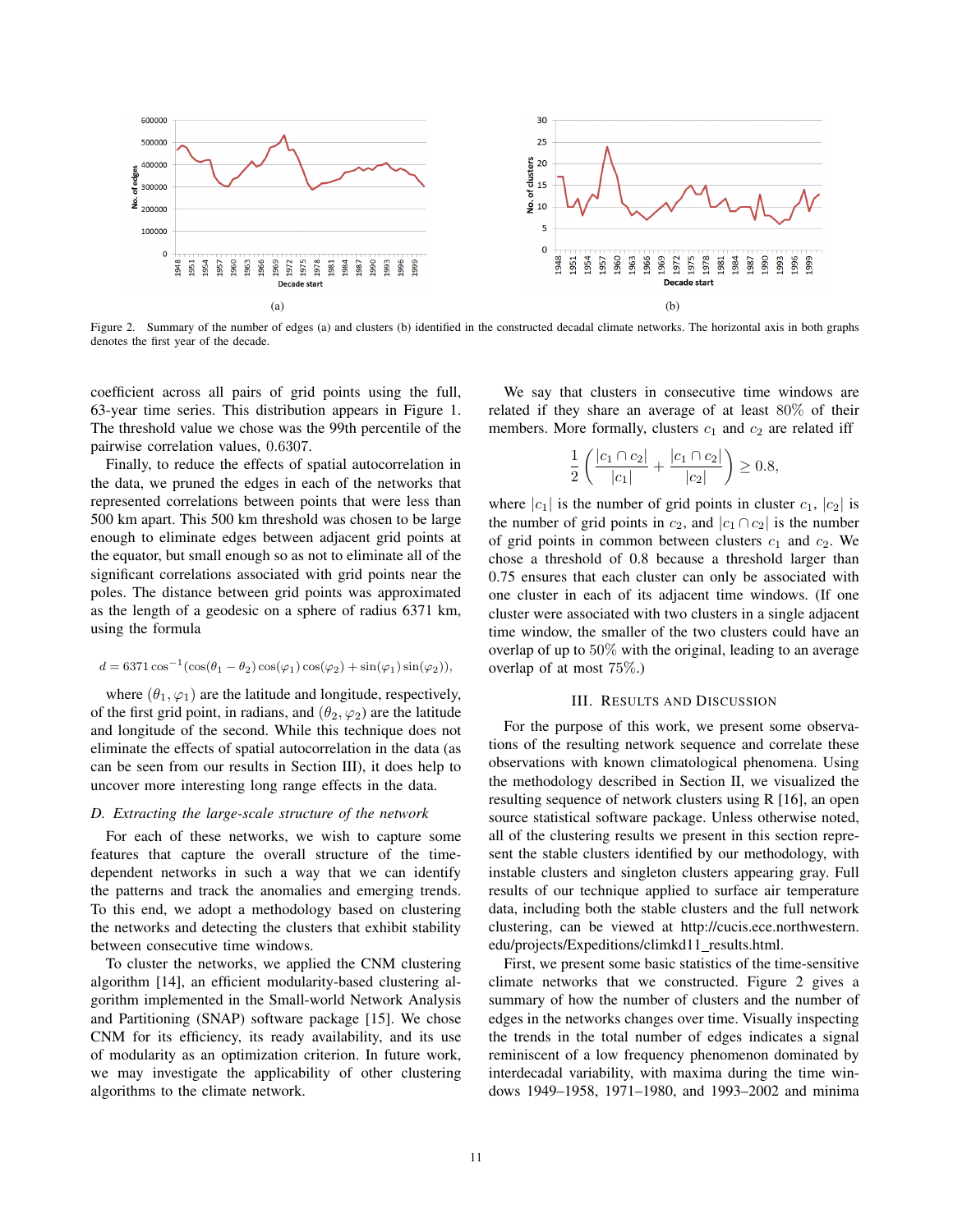

Figure 3. Illustration of the evolution of a stable cluster linking the surface air temperature in the Nino-3 region with the Indian Ocean during the period 1963–1983. The cluster, which first appears during the time window 1963–1972 (b), is not apparent in the time window 1962–1971 (a). The cluster becomes unstable in the time windows 1966–1975 (c) and 1971–1980 (d), though the teleconnection between the Nino-3 region and the Indian Ocean is still evident in 1971–1980. The cluster makes its final appearance in 1974–1983 (e, f). In figures (c) and (d), the various colors represent the grid points assigned to each of clusters identified in the time-dependent networks, regardless of cluster stability, and gray represents grid points not assigned to a cluster. The other images show only the stable clusters in color and depict unstable clusters in gray.

during 1959–1968 and 1977–1986. As might be expected, the number of clusters in the graph follows an inverse pattern with respect to the number of edges in the networks. While the period between the absolute maximum and minimum at

1971–1980 and 1977–1986 represents the steepest decline in the number of significant correlations, though, the largest number of clusters occurred in 1958–1967, one year before a local minimum in the number of edges, and the smallest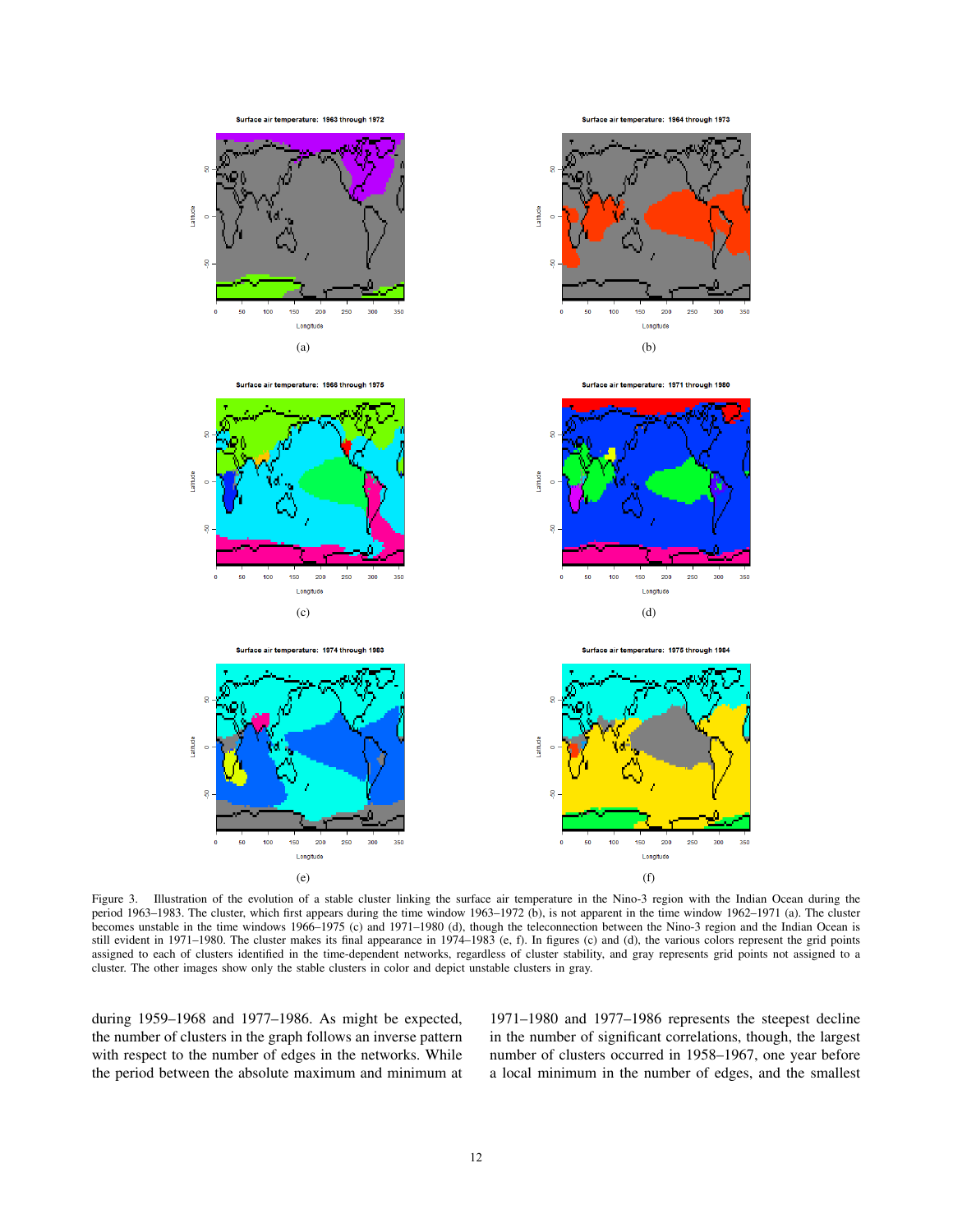coincided with a local maximum in 1993–2002. These twin patterns suggest a possible link to a modulation of a planetary-scale climatic pattern. This type of pattern has been previously observed in the literature [6].

We now turn our attention to the sequence of stable clusters identified by our methodology in Section II. One notable feature of these clusters is that the vast majority are geographically contiguous, despite being formed from networks that have no inherent geographical information. Though this feature is almost certainly a product of the spatial autocorrelation in the data, these contiguous clusters correspond well to our intuition that climate zones enclose closed shapes.

Another notable feature of the resulting networks is a persistent teleconnection between the Nino-3 region of the Pacific Ocean and the Indian Ocean that first appeared in the 1963–1972 decade and lasted until 1974–1983, with two brief destabilizations in 1966–1975 and 1971–1980 (see Figure 3). This teleconnection is a known feature of the El Niño phenomenon [17], and the year 1972 corresponds to a peak in El Niño activity [18].

One other feature of the data feature of the data is a shift in how the clusters divide the African continent. In the time windows prior to 1953–1962, the clusters divided northern Africa from central Africa between 17.5◦N and 20◦N; however, after the decade 1962–1971, this division was moved further south, appearing consistently around 5◦N to 10◦N. In between these time periods, a separate cluster emerged, covering the area between  $10°N-17.5°N$ and 15◦W–32.5◦E appeared from 1956–1965 until 1961– 1970, excepting the window 1960–1969 (see Figure 4). This zone covers the Sahel region in Africa, the zone immediately south of the Sahara desert. The Sahel region went through a period of strong rainfall in the 1950's, but it experienced a major drought starting in 1968 and has undergone significant period of desertification in the intervening years [19], [20].

#### IV. CONCLUSIONS AND FUTURE DIRECTIONS

In summary, we have presented a methodology to tackle the challenging problem of identifying the patterns, trends, and anomalies in the evolution of the climate system, and we have validated our methodology by using it to identify interesting, nontrivial features of the resulting climate networks that correspond to known climatological features and events. Potential future directions of this work include the extension of our methodology to multiple variables; the evaluation of different processing methods, such as the different clustering or seasonal adjustment techniques; the development of techniques to automatically detect motifs or anomalies in the evolving climate networks; and the application of these techniques to improve existing climate models or improve forecasting.





e air temperature: 1959 through 1968:



Surface air temperature: 1967 through 1976



Figure 4. Illustration of the shift of the Sahel region in Africa from being clustered with central/southern Africa (a) to being its own stable cluster (b) to being clustered with northern Africa (c). In these figures, each of the solid colors represent grid points assigned to the same cluster, with gray representing unstable clusters or grid points not assigned to a cluster.

#### **ACKNOWLEDGMENTS**

This work is supported in part by NSF award numbers CCF-0621443, OCI-0724599, CCF-0833131, CNS-0830927, IIS-0905205, OCI-0956311, CCF-0938000, CCF-1043085, CCF-1029166, and OCI-1144061, and in part by